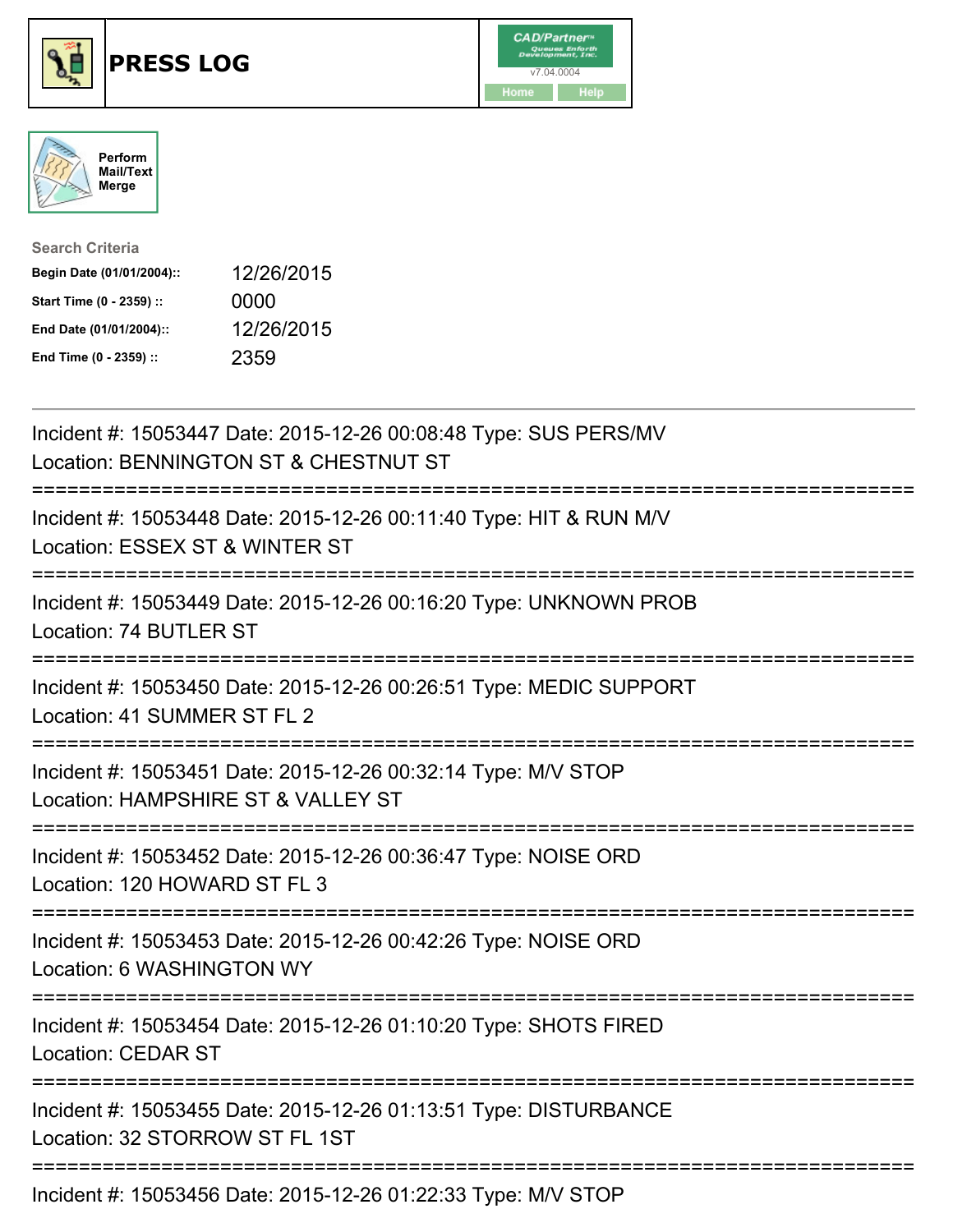Location: ACTON ST & BROADWAY =========================================================================== Incident #: 15053457 Date: 2015-12-26 02:03:56 Type: LARCENY/MV/PAST Location: 1 MILL ST =========================================================================== Incident #: 15053458 Date: 2015-12-26 02:18:02 Type: LOUD NOISE Location: 138 BAILEY ST FL 2ND =========================================================================== Incident #: 15053459 Date: 2015-12-26 02:25:29 Type: SUS PERS/MV Location: 48 SAUNDERS ST =========================================================================== Incident #: 15053460 Date: 2015-12-26 02:25:46 Type: LOUD NOISE Location: 339 LAWRENCE ST FL 1ST =========================================================================== Incident #: 15053461 Date: 2015-12-26 02:30:12 Type: FIGHT Location: COMMON ST =========================================================================== Incident #: 15053462 Date: 2015-12-26 02:46:20 Type: GENERAL SERV Location: SAM'S FOOD STORE / 389 BROADWAY =========================================================================== Incident #: 15053463 Date: 2015-12-26 02:48:19 Type: DISTURBANCE Location: 174 JACKSON ST #3 FL 2ND =========================================================================== Incident #: 15053464 Date: 2015-12-26 02:50:25 Type: LOUD NOISE Location: 357 HOWARD ST FL 3RD =========================================================================== Incident #: 15053465 Date: 2015-12-26 02:56:38 Type: THREATS Location: HAVERHILL ST & JACKSON ST =========================================================================== Incident #: 15053466 Date: 2015-12-26 03:05:18 Type: LOUD NOISE Location: 4 INMAN ST #15 =========================================================================== Incident #: 15053467 Date: 2015-12-26 03:06:56 Type: HIT & RUN M/V Location: 71 SHAWSHEEN RD =========================================================================== Incident #: 15053468 Date: 2015-12-26 03:24:49 Type: ALARMS Location: 198 GARDEN ST =========================================================================== Incident #: 15053469 Date: 2015-12-26 03:26:36 Type: SUS PERS/MV Location: BROADWAY & TREMONT ST =========================================================================== Incident #: 15053470 Date: 2015-12-26 03:31:30 Type: LOUD NOISE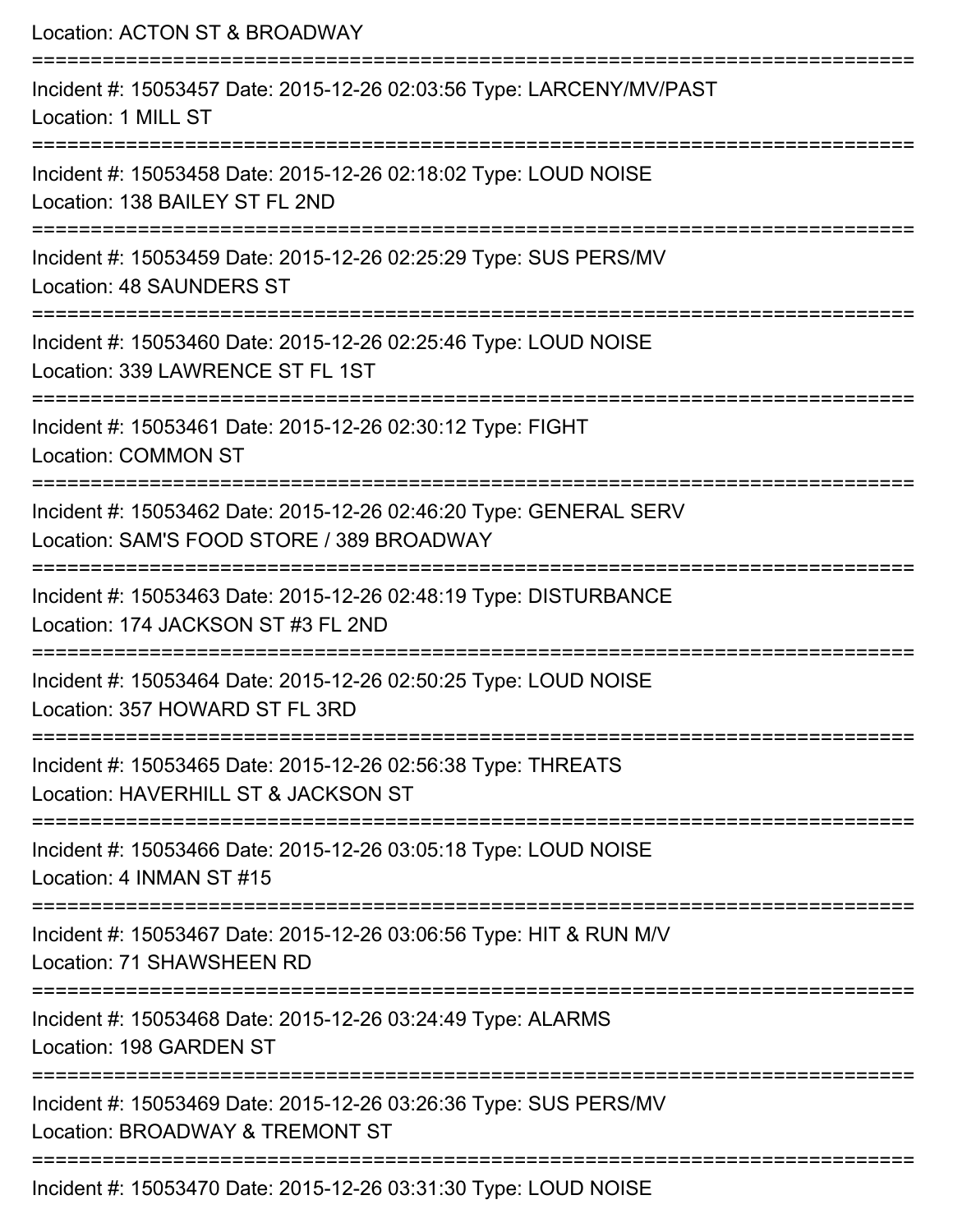| Incident #: 15053471 Date: 2015-12-26 03:42:00 Type: LOUD NOISE<br>Location: 115 JACKSON ST FL 3RD                |
|-------------------------------------------------------------------------------------------------------------------|
| Incident #: 15053472 Date: 2015-12-26 03:44:19 Type: UNWANTEDGUEST<br>Location: BROADWAY & ESSEX ST               |
| Incident #: 15053473 Date: 2015-12-26 03:46:10 Type: LOUD NOISE<br>Location: 48 CEDAR ST FL 2ND                   |
| Incident #: 15053474 Date: 2015-12-26 04:03:43 Type: SHOTS FIRED<br><b>Location: ALLEN ST</b>                     |
| Incident #: 15053475 Date: 2015-12-26 04:13:52 Type: A&B PAST<br>Location: HAFFNERS GAS STATION / 262 LAWRENCE ST |
| Incident #: 15053476 Date: 2015-12-26 04:17:09 Type: UNWANTEDGUEST<br>Location: 586 ANDOVER ST FL 1ST             |
| Incident #: 15053478 Date: 2015-12-26 05:01:05 Type: B&E/PROG<br>Location: 24 BROOKFIELD ST                       |
| Incident #: 15053477 Date: 2015-12-26 05:03:23 Type: M/V STOP<br>Location: MARKET ST & PARKER ST                  |
| Incident #: 15053479 Date: 2015-12-26 06:52:25 Type: ROBBERY PAST<br>Location: 117 GARDEN ST #2                   |
| Incident #: 15053480 Date: 2015-12-26 07:16:06 Type: PARK & WALK<br>Location: BROADWAY                            |
| Incident #: 15053481 Date: 2015-12-26 07:22:26 Type: SUS PERS/MV<br>Location: WENDY'S / 99 WINTHROP AV            |
| Incident #: 15053482 Date: 2015-12-26 07:42:31 Type: HIT & RUN M/V<br>Location: 204 WALNUT ST                     |
| Incident #: 15053483 Date: 2015-12-26 07:57:30 Type: M/V STOP<br>Location: BAILEY ST & PARKER ST                  |
| Incident #: 15053484 Date: 2015-12-26 08:01:24 Type: M/V STOP                                                     |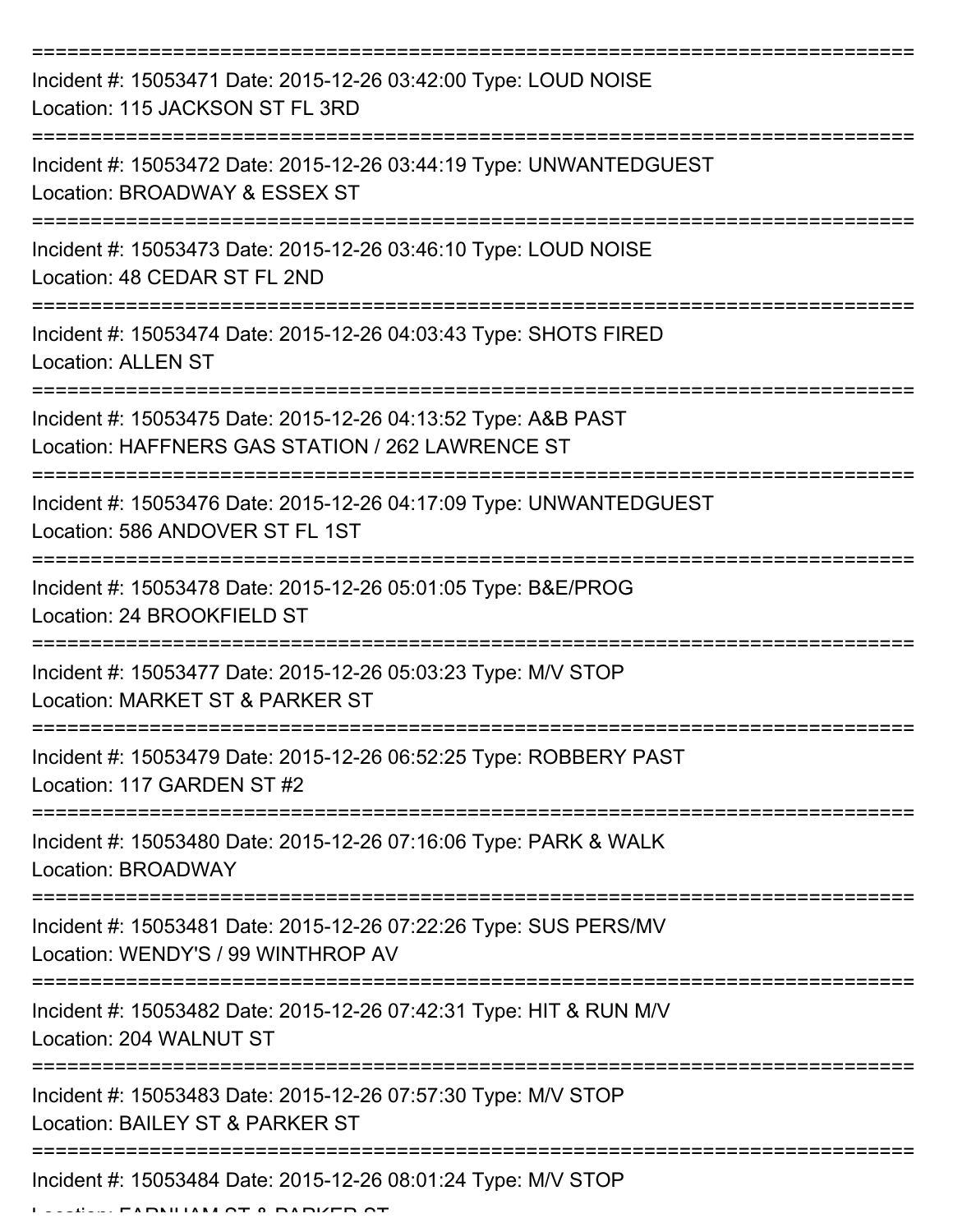| Incident #: 15053485 Date: 2015-12-26 08:17:16 Type: ASSIST FIRE<br>Location: 40 UNION ST FL 2                 |
|----------------------------------------------------------------------------------------------------------------|
| Incident #: 15053486 Date: 2015-12-26 08:18:11 Type: UNWANTEDGUEST<br>Location: 48 UNION ST                    |
| Incident #: 15053487 Date: 2015-12-26 08:29:16 Type: MAN DOWN<br>Location: 45 BROADWAY                         |
| Incident #: 15053488 Date: 2015-12-26 08:38:51 Type: ANIMAL COMPL<br>Location: 565 HAVERHILL ST                |
| Incident #: 15053489 Date: 2015-12-26 08:49:46 Type: MAL DAMAGE<br>Location: 46 UNION ST                       |
| Incident #: 15053490 Date: 2015-12-26 08:54:52 Type: ALARMS<br>Location: 615 S UNION ST                        |
| Incident #: 15053491 Date: 2015-12-26 09:20:03 Type: HIT & RUN M/V<br>Location: 204 WALNUT ST                  |
| Incident #: 15053492 Date: 2015-12-26 09:33:12 Type: ALARM/BURG<br>Location: ESPERANZA ACADEMY / 198 GARDEN ST |
| Incident #: 15053493 Date: 2015-12-26 09:43:53 Type: AUTO ACC/NO PI<br>Location: ANDOVER ST & S BROADWAY       |
| Incident #: 15053494 Date: 2015-12-26 09:50:13 Type: STOL/MV/PAS<br>Location: 16A EXETER ST                    |
| Incident #: 15053495 Date: 2015-12-26 10:24:53 Type: ALARM/BURG<br>Location: 43 JACKSON ST                     |
| Incident #: 15053496 Date: 2015-12-26 10:26:32 Type: STOL/MV/PAS<br>Location: 81 LYNN ST #2                    |
| Incident #: 15053497 Date: 2015-12-26 10:53:19 Type: ASSSIT OTHER PD<br>Location: 270 CANAL ST #521            |
| Incident #: 15053498 Date: 2015-12-26 11:02:32 Type: KEEP PEACE                                                |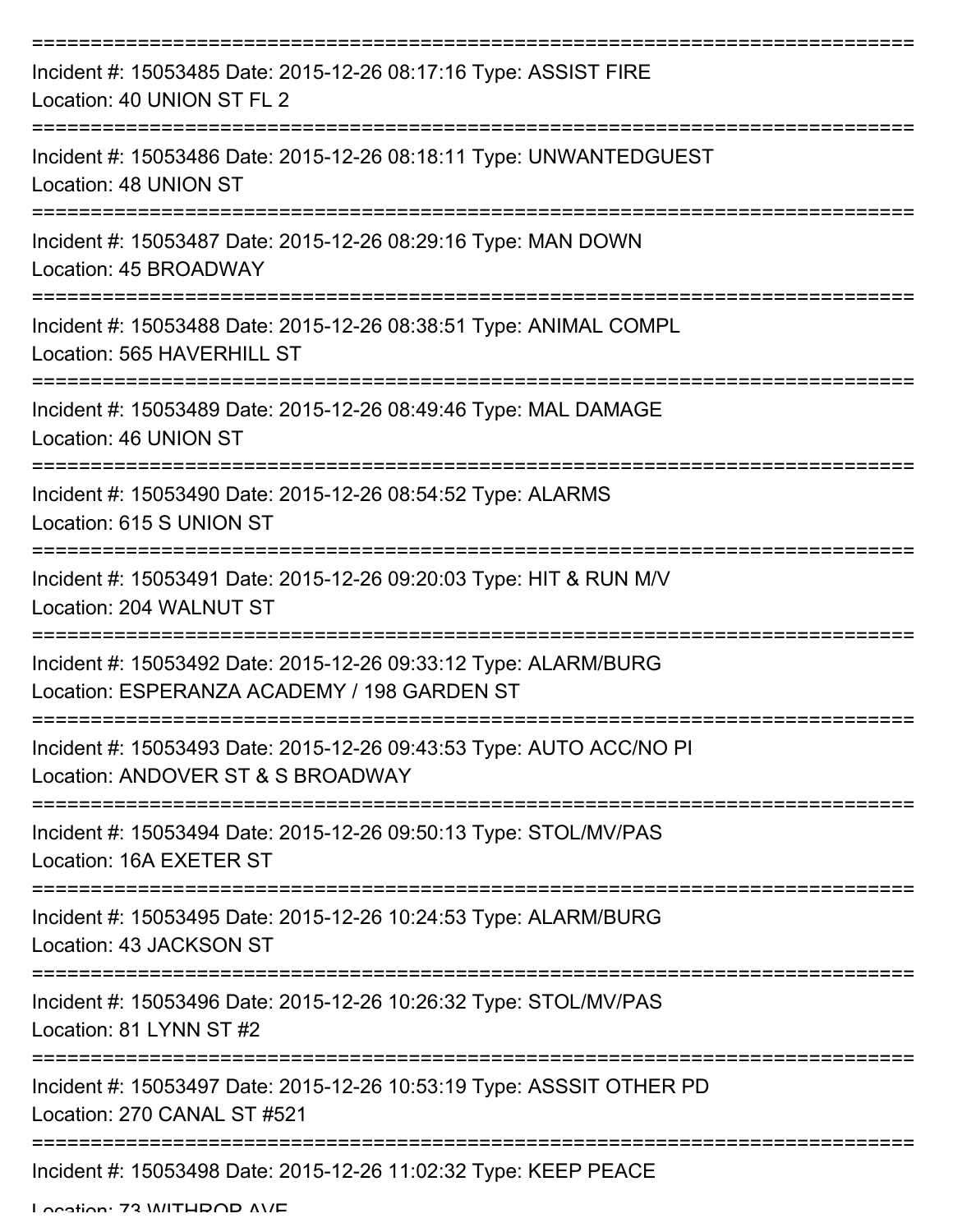| Incident #: 15053499 Date: 2015-12-26 11:11:08 Type: GENERAL SERV<br>Location: 5 CUSTER ST                        |
|-------------------------------------------------------------------------------------------------------------------|
| Incident #: 15053500 Date: 2015-12-26 11:18:14 Type: MAL DAMG PROG<br>Location: 133 LAWRENCE ST                   |
| Incident #: 15053501 Date: 2015-12-26 11:26:50 Type: HIT & RUN M/V<br>Location: 216 WALNUT ST                     |
| Incident #: 15053502 Date: 2015-12-26 11:27:27 Type: AUTO ACC/NO PI<br>Location: 196 LAWRENCE ST                  |
| Incident #: 15053503 Date: 2015-12-26 11:31:45 Type: RECOV/STOL/MV<br>Location: 53 BASSWOOD ST                    |
| Incident #: 15053504 Date: 2015-12-26 11:36:11 Type: INVEST CONT<br>Location: 22 PEMBROKE DR                      |
| Incident #: 15053505 Date: 2015-12-26 11:55:09 Type: LOST PROPERTY<br><b>Location: 11 SHERIDAN ST</b>             |
| Incident #: 15053506 Date: 2015-12-26 12:26:36 Type: AUTO ACC/UNK PI<br>Location: ALLSTON ST & HOWARD ST          |
| Incident #: 15053507 Date: 2015-12-26 12:32:44 Type: STOL/MV/PAS<br>Location: 34 GREENWOOD ST                     |
| Incident #: 15053508 Date: 2015-12-26 12:44:22 Type: A&B PAST<br>Location: HAFFNERS GAS STATION / 262 LAWRENCE ST |
| Incident #: 15053509 Date: 2015-12-26 12:44:28 Type: MEDIC SUPPORT<br>Location: 41 GRANVILLE ST #2L               |
| Incident #: 15053510 Date: 2015-12-26 12:47:30 Type: MEDIC SUPPORT<br>Location: 12 WINSLOW PL FL 2                |
| Incident #: 15053511 Date: 2015-12-26 12:51:56 Type: LOST PROPERTY<br>Location: 124 HAVERHILL ST                  |
| Incident #: 15053512 Date: 2015-12-26 12:53:26 Type: DISTURBANCE<br>Location: DUCK BRIDGE / 0 ISLAND ST           |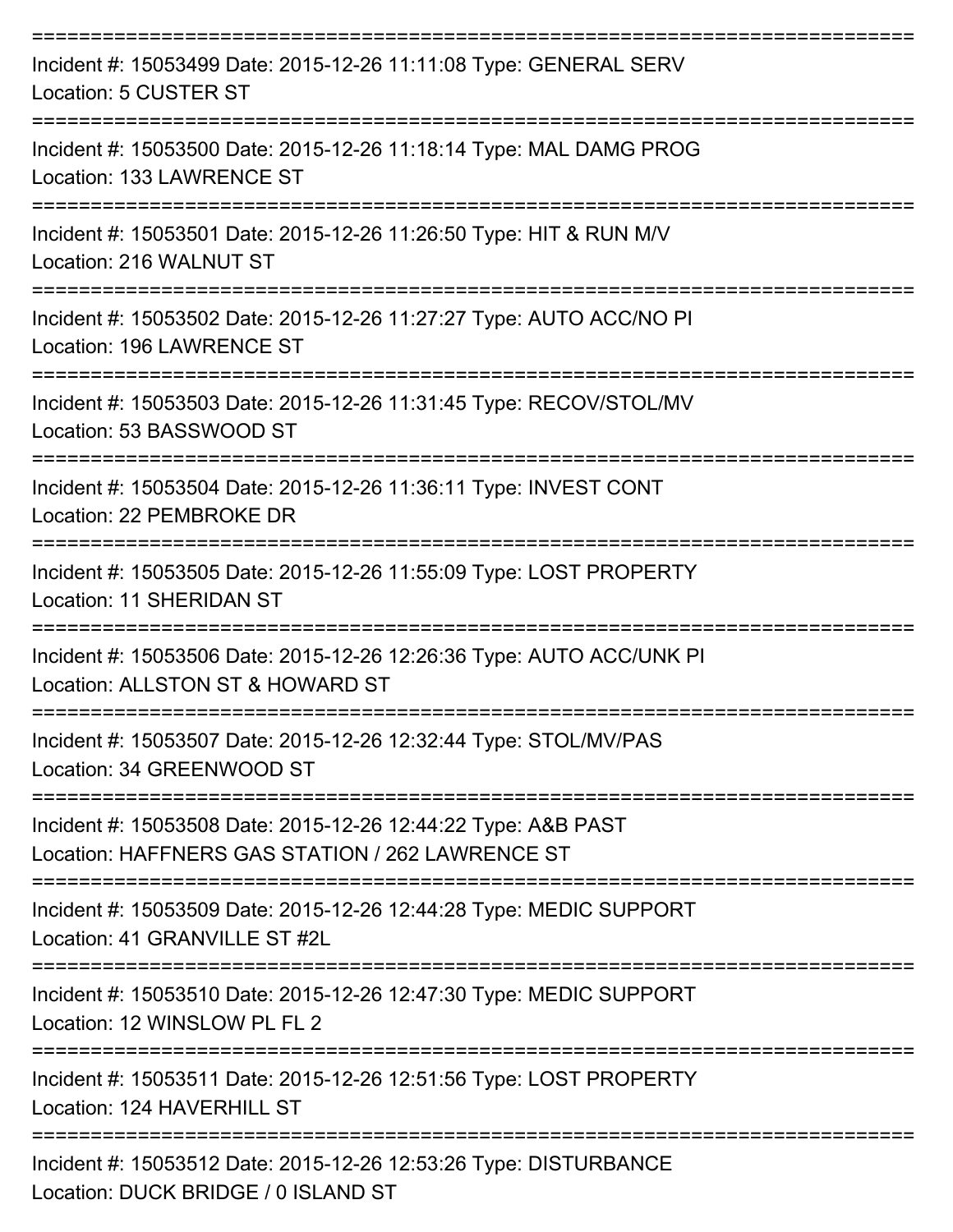| Incident #: 15053513 Date: 2015-12-26 12:56:40 Type: ALARM/BURG<br>Location: GRACE EPISCIPAL / 198 GARDEN ST                             |
|------------------------------------------------------------------------------------------------------------------------------------------|
| ==================================<br>Incident #: 15053514 Date: 2015-12-26 12:58:33 Type: KEEP PEACE<br>Location: 20 ATKINSON ST FL 1   |
| Incident #: 15053515 Date: 2015-12-26 13:06:52 Type: CK WELL BEING<br>Location: 264 E HAVERHILL ST #6                                    |
| Incident #: 15053516 Date: 2015-12-26 13:10:18 Type: ALARM/BURG<br>Location: ARLINGTON SCHOOL / 150 ARLINGTON ST<br>:=================== |
| Incident #: 15053517 Date: 2015-12-26 13:10:41 Type: THREATS<br>Location: 161 BAILEY ST #6<br>================================           |
| Incident #: 15053518 Date: 2015-12-26 13:11:19 Type: ALARMS<br>Location: ELITE / 336 COMMON ST                                           |
| Incident #: 15053519 Date: 2015-12-26 13:13:47 Type: DISTURBANCE<br>Location: 79 CROSS ST FL 1                                           |
| Incident #: 15053520 Date: 2015-12-26 13:14:48 Type: TRESPASSING<br>Location: DOLLAR STORE / 73 WINTHROP AV                              |
| Incident #: 15053521 Date: 2015-12-26 13:30:11 Type: RECOV/STOL/MV<br>Location: 226 BAILEY ST                                            |
| Incident #: 15053522 Date: 2015-12-26 13:32:35 Type: ALARM/BURG<br>Location: 1ST BAPTIST HATIAN CHURCH / 150 GARDEN ST                   |
| Incident #: 15053523 Date: 2015-12-26 13:43:33 Type: LARCENY/PAST<br><b>Location: 4 SHERIDAN ST</b>                                      |
| Incident #: 15053524 Date: 2015-12-26 14:11:11 Type: THREATS<br>Location: 100 CROSS ST FL 3                                              |
| Incident #: 15053525 Date: 2015-12-26 14:35:51 Type: MEDIC SUPPORT<br><b>Location: UNION ST</b>                                          |
| Incident #: 15053526 Date: 2015-12-26 15:06:36 Type: A&B PROG<br>Location: 0 BROADWAY                                                    |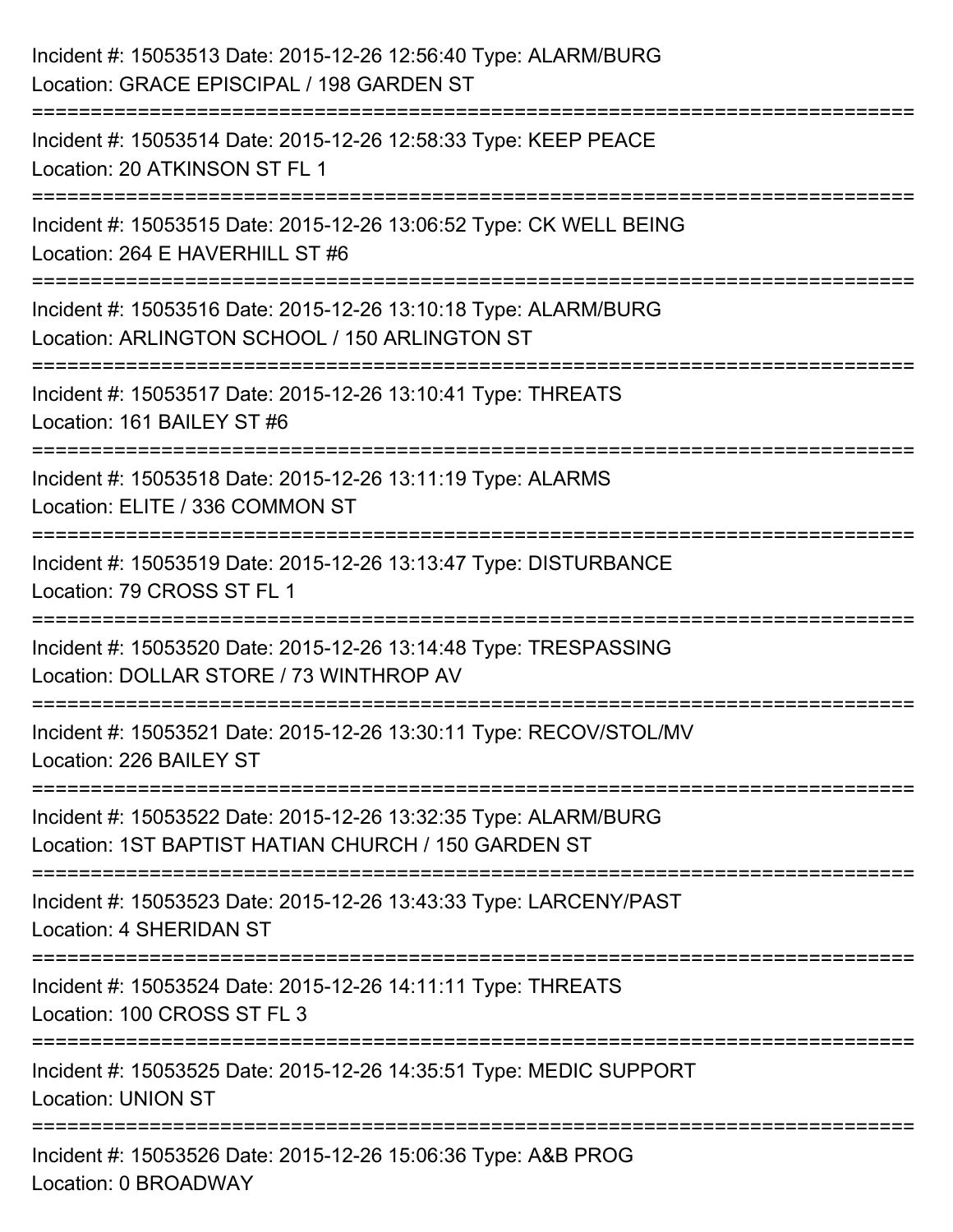| Incident #: 15053527 Date: 2015-12-26 15:21:14 Type: LIC PLATE STO<br>Location: 34 WINTER ST                                        |
|-------------------------------------------------------------------------------------------------------------------------------------|
| Incident #: 15053528 Date: 2015-12-26 15:32:43 Type: ALARM/BURG<br>Location: OLD HIGH SCHOOL / 233 HAVERHILL ST                     |
| Incident #: 15053529 Date: 2015-12-26 15:34:33 Type: ABAND MV<br>Location: PHILLIPS ST & SALEM ST<br>:============================= |
| Incident #: 15053530 Date: 2015-12-26 15:36:39 Type: AUTO ACC/PI<br>Location: CANAL ST & MARSTON ST                                 |
| Incident #: 15053531 Date: 2015-12-26 15:43:25 Type: DOMESTIC/PROG<br>Location: 10 WINSLOW PL FL 3                                  |
| Incident #: 15053532 Date: 2015-12-26 15:57:43 Type: STOLEN PROP<br>Location: 676 ESSEX ST                                          |
| Incident #: 15053533 Date: 2015-12-26 16:02:20 Type: B&E/MV/PAST<br>Location: 67 NEWBURY ST                                         |
| Incident #: 15053534 Date: 2015-12-26 16:05:52 Type: ABAND MV<br>Location: 21 WINSTON DR                                            |
| Incident #: 15053535 Date: 2015-12-26 17:10:10 Type: SUS PERS/MV<br>Location: LOWELL ST & RIVERSIDE DR                              |
| Incident #: 15053536 Date: 2015-12-26 17:13:43 Type: SUS PERS/MV<br>Location: BROADWAY & MANCHESTER ST                              |
| Incident #: 15053537 Date: 2015-12-26 17:22:11 Type: M/V STOP<br>Location: AMESBURY ST & LOWELL ST                                  |
| Incident #: 15053538 Date: 2015-12-26 17:35:59 Type: M/V STOP<br>Location: 205 BROADWAY                                             |
| Incident #: 15053539 Date: 2015-12-26 17:36:29 Type: SELECTIVE ENF<br>Location: BROADWAY & LOWELL ST                                |
| Incident #: 15053540 Date: 2015-12-26 17:37:46 Type: M/V STOP<br>Location: HAVERHILL ST & UNION ST                                  |

===========================================================================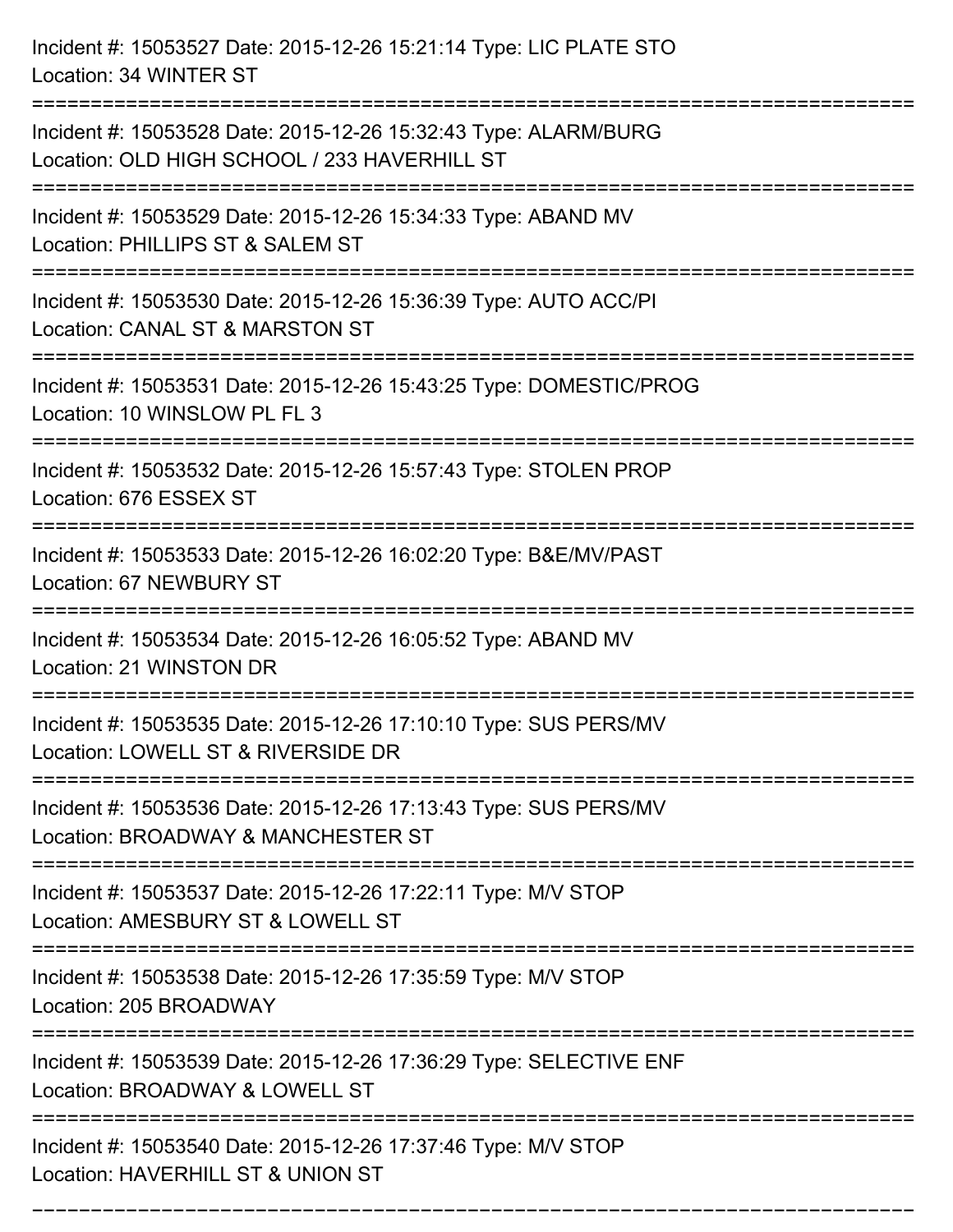| Incident #: 15053541 Date: 2015-12-26 17:48:01 Type: M/V STOP<br>Location: COMMON ST & NEWBURY ST<br>---------------------------                                   |
|--------------------------------------------------------------------------------------------------------------------------------------------------------------------|
| Incident #: 15053542 Date: 2015-12-26 17:52:29 Type: M/V STOP<br>Location: ESSEX ST & LAWRENCE ST                                                                  |
| Incident #: 15053543 Date: 2015-12-26 18:14:48 Type: AUTO ACC/NO PI<br>Location: 473 ESSEX ST                                                                      |
| Incident #: 15053544 Date: 2015-12-26 18:22:44 Type: WIRE DOWN<br>Location: 64 WEARE ST                                                                            |
| Incident #: 15053545 Date: 2015-12-26 18:35:23 Type: M/V STOP<br><b>Location: HIGH</b><br>--------------------                                                     |
| Incident #: 15053546 Date: 2015-12-26 18:42:25 Type: M/V STOP<br>Location: COMMON ST & JACKSON ST                                                                  |
| Incident #: 15053547 Date: 2015-12-26 19:10:48 Type: M/V STOP<br>Location: 115 UNION ST<br>====================================<br>:============================== |
| Incident #: 15053548 Date: 2015-12-26 19:16:46 Type: M/V STOP<br>Location: S UNION ST & WINTHROP AV                                                                |
| Incident #: 15053549 Date: 2015-12-26 19:37:21 Type: B&E/MV/PAST<br><b>Location: CANAL ST</b><br>======================                                            |
| Incident #: 15053550 Date: 2015-12-26 19:42:23 Type: M/V STOP<br>Location: COMMON ST & JACKSON ST                                                                  |
| Incident #: 15053551 Date: 2015-12-26 19:44:37 Type: M/V STOP<br>Location: COMMON ST & HAMPSHIRE ST                                                                |
| Incident #: 15053552 Date: 2015-12-26 19:46:43 Type: M/V STOP<br>Location: 250 CANAL ST                                                                            |
| Incident #: 15053553 Date: 2015-12-26 19:49:51 Type: M/V STOP<br>Location: PARKER ST & SPRINGFIELD ST                                                              |
| Incident #: 15053554 Date: 2015-12-26 19:55:24 Type: NOISE ORD<br>Location: 33 BIGELOW ST                                                                          |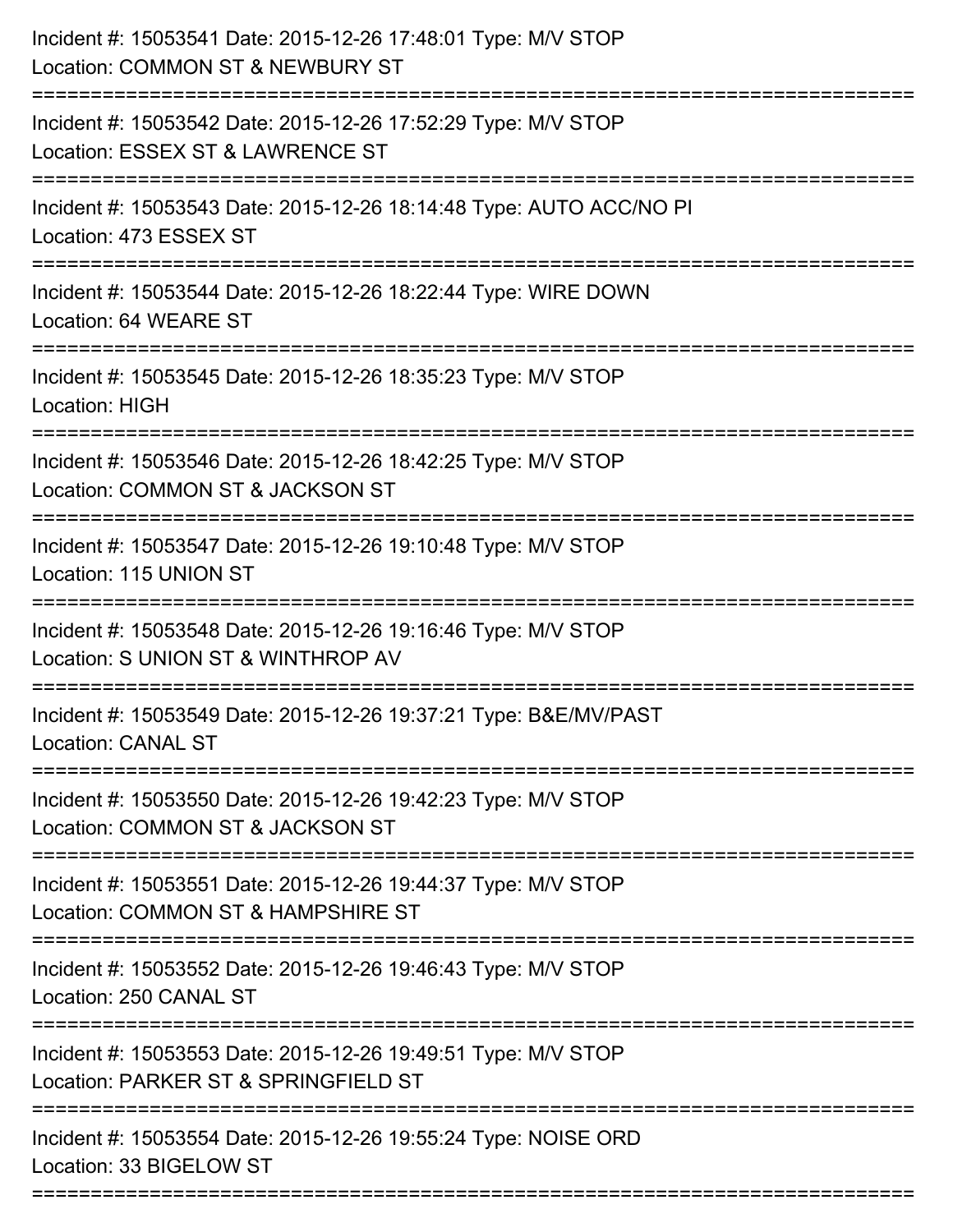Location: 31 BYRON AV

| Incident #: 15053556 Date: 2015-12-26 20:30:14 Type: M/V STOP<br>Location: AMESBURY ST & COMMON ST<br>----------------     |
|----------------------------------------------------------------------------------------------------------------------------|
| Incident #: 15053557 Date: 2015-12-26 20:51:45 Type: MV/BLOCKING<br>Location: 97 HANCOCK ST                                |
| Incident #: 15053558 Date: 2015-12-26 20:56:24 Type: SEX OFF. PAST<br>Location: 98 SALEM ST<br>===============             |
| Incident #: 15053559 Date: 2015-12-26 21:01:35 Type: M/V STOP<br>Location: 144 S UNION ST                                  |
| ========================<br>Incident #: 15053560 Date: 2015-12-26 21:11:32 Type: RECOV/STOL/MV<br>Location: 229 ANDOVER ST |
| Incident #: 15053561 Date: 2015-12-26 21:12:10 Type: MEDIC SUPPORT<br>Location: 669 ESSEX ST #5-5                          |
| Incident #: 15053562 Date: 2015-12-26 21:16:16 Type: CK WELL BEING<br>Location: 26 BOEHM ST FL 2                           |
| Incident #: 15053563 Date: 2015-12-26 21:25:46 Type: M/V STOP<br>Location: ESSEX ST & WINTER ST                            |
| Incident #: 15053564 Date: 2015-12-26 21:37:44 Type: STOL/MV/PAS<br>Location: 267 PROSPECT ST                              |
| Incident #: 15053565 Date: 2015-12-26 21:38:41 Type: M/V STOP<br>Location: AMESBURY ST & LOWELL ST                         |
| Incident #: 15053566 Date: 2015-12-26 21:43:09 Type: LARCENY/PAST<br>Location: 121 GARDEN ST FL 2                          |
| Incident #: 15053567 Date: 2015-12-26 21:45:28 Type: FIGHT<br>Location: MELROSE ST & WATER ST                              |
| Incident #: 15053568 Date: 2015-12-26 21:51:16 Type: UNKNOWN PROB<br>Location: 55 WILMOT ST FL 2                           |
|                                                                                                                            |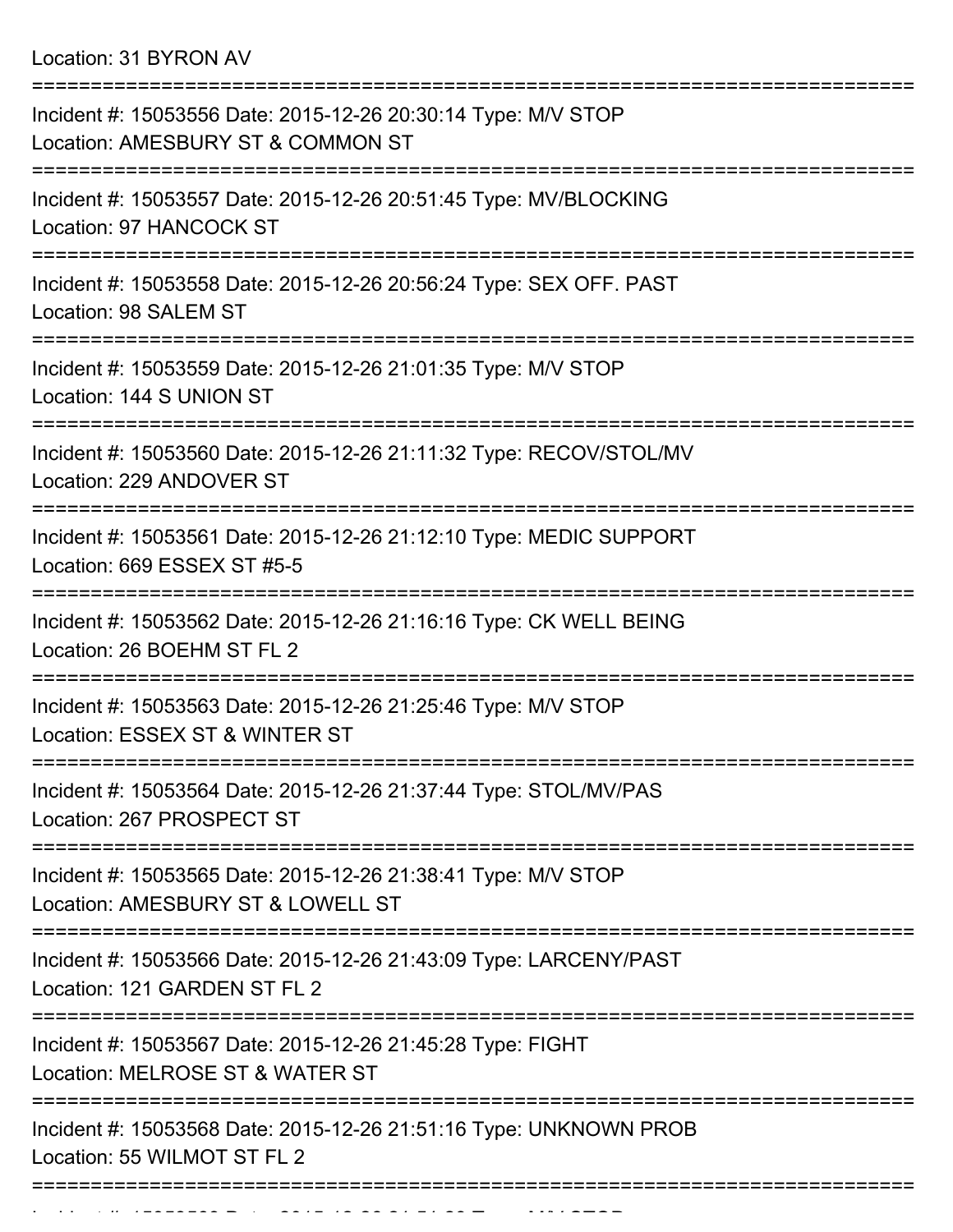Location: BENNETT ST & WATER ST

| Incident #: 15053570 Date: 2015-12-26 21:51:40 Type: DISTURBANCE<br>Location: VALLEY FORUM / 654 S UNION ST |
|-------------------------------------------------------------------------------------------------------------|
| Incident #: 15053571 Date: 2015-12-26 22:03:03 Type: A&B PAST<br>Location: 121 GARDEN ST                    |
| Incident #: 15053572 Date: 2015-12-26 22:15:49 Type: B&E/MV/PAST<br><b>Location: 11 LAWRENCE ST</b>         |
| Incident #: 15053573 Date: 2015-12-26 22:23:21 Type: M/V STOP<br>Location: BROADWAY & LOWELL ST             |
| Incident #: 15053574 Date: 2015-12-26 22:24:17 Type: M/V STOP<br>Location: BROADWAY & LOWELL ST             |
| Incident #: 15053575 Date: 2015-12-26 22:25:10 Type: M/V STOP<br>Location: BROADWAY & LOWELL ST             |
| Incident #: 15053576 Date: 2015-12-26 22:26:07 Type: M/V STOP<br>Location: BROADWAY & LOWELL ST             |
| Incident #: 15053577 Date: 2015-12-26 22:27:06 Type: M/V STOP<br>Location: BROADWAY & LOWELL ST             |
| Incident #: 15053578 Date: 2015-12-26 22:27:54 Type: M/V STOP<br>Location: BROADWAY & LOWELL ST             |
| Incident #: 15053579 Date: 2015-12-26 22:28:53 Type: M/V STOP<br>Location: BROADWAY & LOWELL ST             |
| Incident #: 15053580 Date: 2015-12-26 22:29:53 Type: M/V STOP<br>Location: BROADWAY & LOWELL ST             |
| Incident #: 15053581 Date: 2015-12-26 22:30:40 Type: M/V STOP<br>Location: BROADWAY & LOWELL ST             |
| Incident #: 15053582 Date: 2015-12-26 22:31:39 Type: M/V STOP<br>Location: BROADWAY & LOWELL ST             |
|                                                                                                             |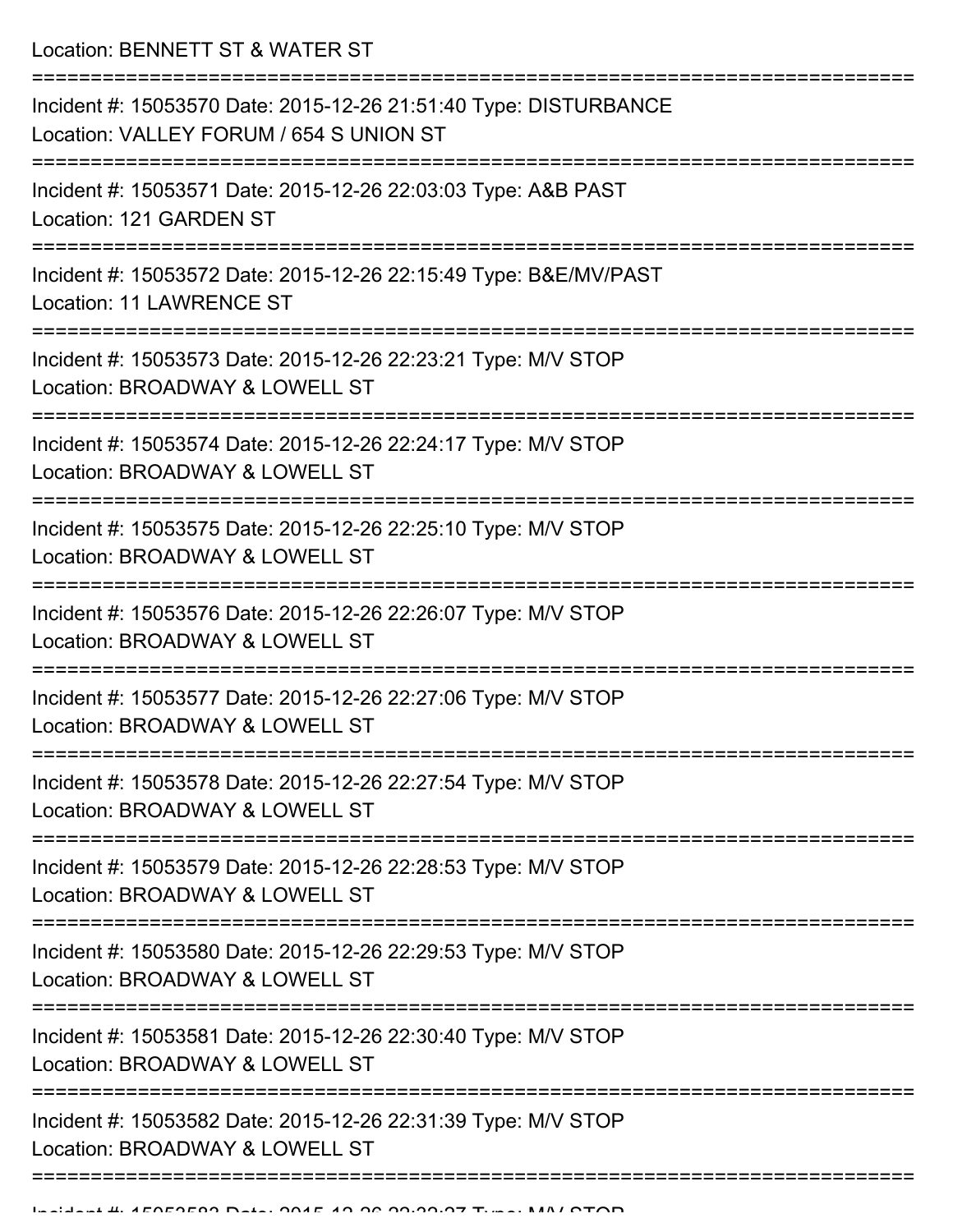| Location: BROADWAY & LOWELL ST                                                                                                        |
|---------------------------------------------------------------------------------------------------------------------------------------|
| Incident #: 15053584 Date: 2015-12-26 22:41:05 Type: M/V STOP<br>Location: LEXINGTON ST & PARK ST<br>:========================        |
| Incident #: 15053585 Date: 2015-12-26 22:44:41 Type: NOISE ORD<br>Location: 22 SPRUCE ST FL 1                                         |
| Incident #: 15053586 Date: 2015-12-26 23:06:01 Type: DISTURBANCE<br>Location: 31 JACKSON ST #6 FL 3                                   |
| Incident #: 15053587 Date: 2015-12-26 23:08:33 Type: B&E/MV/PAST<br>Location: 61 CENTRE ST                                            |
| Incident #: 15053588 Date: 2015-12-26 23:31:03 Type: NOISE ORD<br>Location: 78 WATER ST FL 2                                          |
| Incident #: 15053589 Date: 2015-12-26 23:31:57 Type: NOISE ORD<br>Location: MAKARENA RESTAURANT / 150 COMMON ST                       |
| Incident #: 15053590 Date: 2015-12-26 23:38:03 Type: NOISE ORD<br>Location: 125 JACKSON ST                                            |
| Incident #: 15053591 Date: 2015-12-26 23:44:33 Type: NOISE ORD<br>Location: 19 BOURQUE ST                                             |
| :===============================<br>Incident #: 15053592 Date: 2015-12-26 23:45:46 Type: M/V STOP<br>Location: ESSEX ST & LAWRENCE ST |
| Incident #: 15053593 Date: 2015-12-26 23:48:52 Type: ALARM/BURG<br>Location: CITY HALL / 200 COMMON ST                                |
| Incident #: 15053594 Date: 2015-12-26 23:56:06 Type: DISTURBANCE<br>Location: 38 FULTON ST                                            |
|                                                                                                                                       |

444 record(s)

{ call presslog("2015-12-26","0000","2015-12-26","2359") } Total records found: 444 These results were produced by the following query: